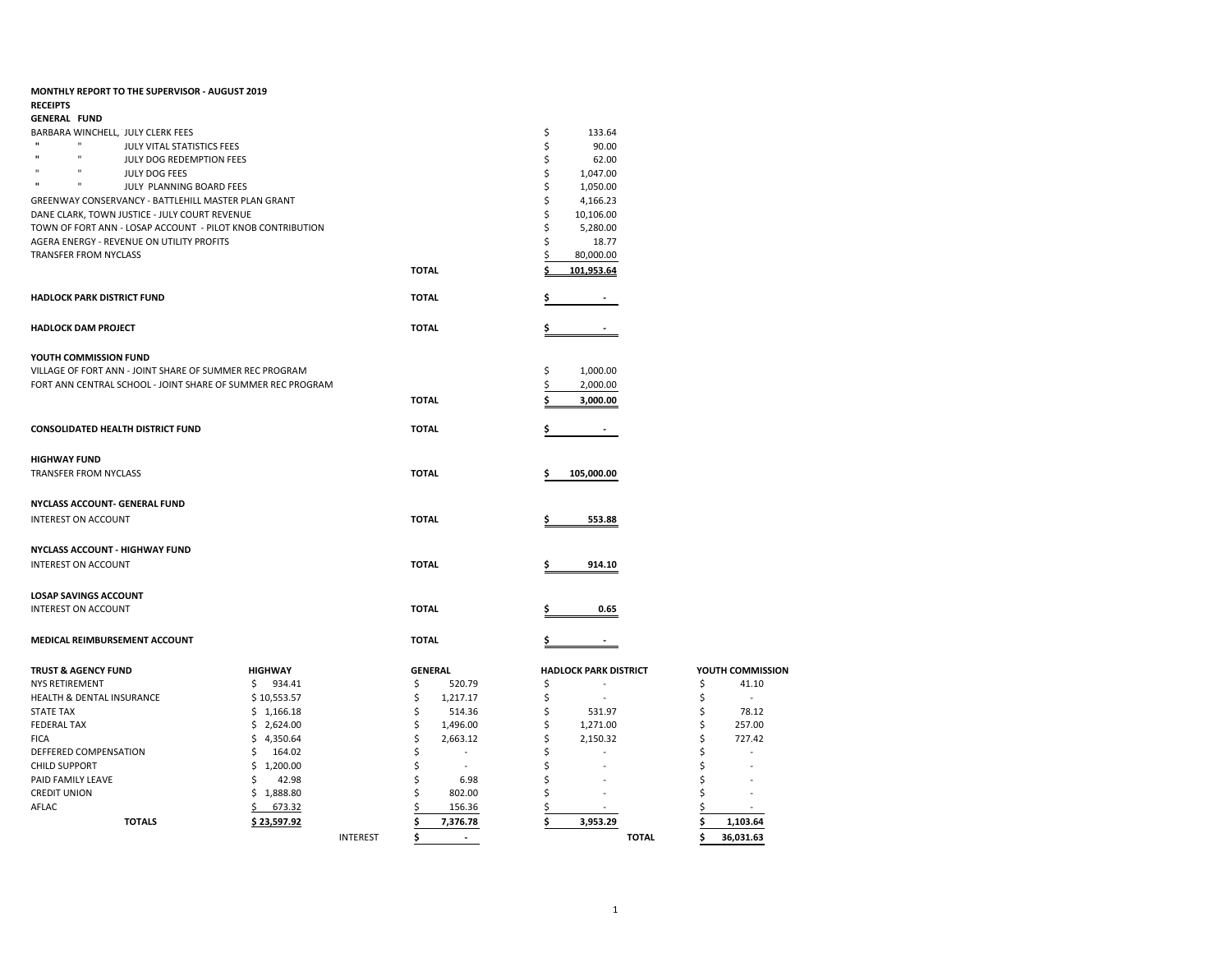## **DISBURSEMENTS**

| <b>GENERAL FUND</b>                                       |              |   |           | <b>HIGHWAY FUND-O/V</b>        |           |
|-----------------------------------------------------------|--------------|---|-----------|--------------------------------|-----------|
| STATE COMPTROLLER - STATE SHARE OF JUSTICE COURT REVENUE  |              | Ś | 6.701.00  | ABSTRACT                       | 5,123.89  |
| PAYROLL                                                   |              |   | 17.682.37 | <b>HEALTH INSURANCE</b>        | 10,132.45 |
| TOWN SHARE FICA                                           |              |   | 1,331.56  | PAYROLL                        | 29,482.95 |
| GLENS FALLS NATIONAL BANK - PILOT KNOB LOSAP CONTRIBUTION |              |   | 5,280.00  | <b>TOWN SHARE FICA</b>         | 2,175.32  |
| <b>BEACH EXPENSE</b>                                      |              |   | 220.00    |                                | 46,914.61 |
| <b>CENTRAL COMMUNICATIONS</b>                             |              |   | 170.62    | <b>HIGHWAY FUND - T/W</b>      |           |
| <b>ATTORNEY EXPENSE</b>                                   |              |   | 2,278.50  | ABSTRACT                       | 26,542.08 |
| <b>ASSESSORS EXPENSE</b>                                  |              |   | 537.05    |                                |           |
| PLANNING BOARD EXPENSE                                    |              |   | 225.00    | <b>TOTAL HIGHWAY</b>           | 73,456.69 |
| JUSTICE COURT EXPENSE                                     |              |   | 1,155.03  |                                |           |
| <b>TRAFFIC CONTROL</b>                                    |              |   | 323.00    |                                |           |
| <b>CENTRAL MAILINGS</b>                                   |              |   | 1.000.00  | <b>TRUST &amp; AGENCY FUND</b> |           |
| <b>ENGINEER</b>                                           |              |   | 3.547.17  | <b>FICA</b>                    | 9,891.50  |
| SAFETY INSPECTION EXPENSE                                 |              |   | 45.45     | <b>STATE TAX</b>               | 2,290.63  |
| MT. HOPE BRIDGE CAPITAL PROJECT                           |              |   | 51,628.10 | <b>FEDERAL TAX</b>             | 5,648.00  |
| DOG CONTROL EXPENSE                                       |              |   | 33.47     | <b>HEALTH INSURANCE</b>        | 11,770.74 |
| <b>STREET LIGHTS</b>                                      |              |   | 160.51    | <b>CREDIT UNION</b>            | 2,690.80  |
| <b>HIGHWAY SUPT. EXPENSE</b>                              |              |   |           | <b>CHILD SUPPORT</b>           | 1,200.00  |
| TOWN CLERKS EXPENSE                                       |              |   | 66.19     | AFLAC                          | 829.68    |
| <b>HEALTH INSURANCE</b>                                   |              |   | 1,096.85  | RETIREMENT                     | 1,496.30  |
| <b>BUILDINGS EXPENSE</b>                                  |              |   | 1,732.64  | DEFFERRED COMP.                | 164.02    |
|                                                           | <b>TOTAL</b> |   | 95,214.51 | <b>TOTAL</b>                   | 35,981.67 |

|              | \$<br>55,000.00  |
|--------------|------------------|
|              | \$<br>23,840.63  |
|              | \$<br>14,054.51  |
|              | \$<br>1,075.16   |
|              | \$<br>15,003.07  |
| <b>TOTAL</b> | \$<br>108,973.37 |
| <b>TOTAL</b> | \$               |
|              |                  |
|              | \$<br>4,753.80   |
|              | \$<br>363.71     |
| <b>TOTAL</b> | \$<br>5,117.51   |
| <b>TOTAL</b> | \$               |
|              |                  |
| <b>TOTAL</b> | \$<br>80,000.00  |
|              |                  |
| <b>TOTAL</b> | \$<br>105,000.00 |
|              |                  |
| <b>TOTAL</b> | \$<br>5,280.00   |
|              |                  |
| <b>TOTAL</b> | \$<br>584.33     |
|              |                  |